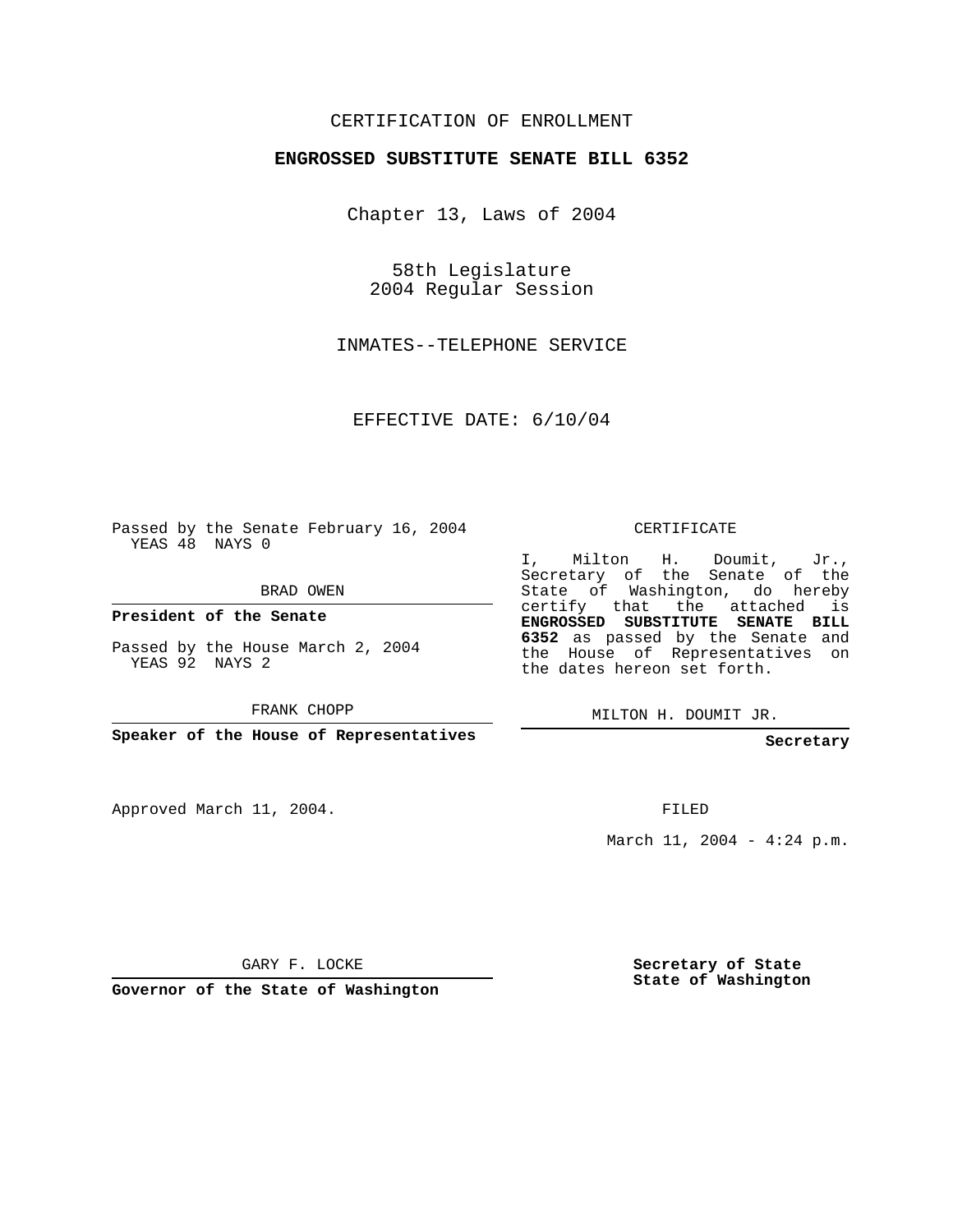## **ENGROSSED SUBSTITUTE SENATE BILL 6352** \_\_\_\_\_\_\_\_\_\_\_\_\_\_\_\_\_\_\_\_\_\_\_\_\_\_\_\_\_\_\_\_\_\_\_\_\_\_\_\_\_\_\_\_\_

\_\_\_\_\_\_\_\_\_\_\_\_\_\_\_\_\_\_\_\_\_\_\_\_\_\_\_\_\_\_\_\_\_\_\_\_\_\_\_\_\_\_\_\_\_

Passed Legislature - 2004 Regular Session

## **State of Washington 58th Legislature 2004 Regular Session**

**By** Senate Committee on Children & Family Services & Corrections (originally sponsored by Senators Stevens, Hargrove, Esser, Schmidt, Poulsen, Berkey, McAuliffe and Kohl-Welles)

READ FIRST TIME 02/05/04.

 AN ACT Relating to selection of telephone calling systems for offenders in state correctional facilities; amending RCW 9.73.095; and creating a new section.

BE IT ENACTED BY THE LEGISLATURE OF THE STATE OF WASHINGTON:

 NEW SECTION. **Sec. 1.** The legislature finds that the current telephone service for offender calls from department of corrections facilities is based on outdated technology that provides neither the most secure nor the most accountable system available and is provided at a high cost to the offenders' families. The legislature, in budget provisions, has required the secretary of corrections to investigate other systems as offender telephone service contracts came due for renewal. The legislature now finds that the current statute prevents the secretary of corrections from using systems that provide greater security, more offender accountability, and lower costs. Therefore, the legislature intends to remove this barrier while retaining the intent of the statute to provide safe, accountable, and affordable telephone services.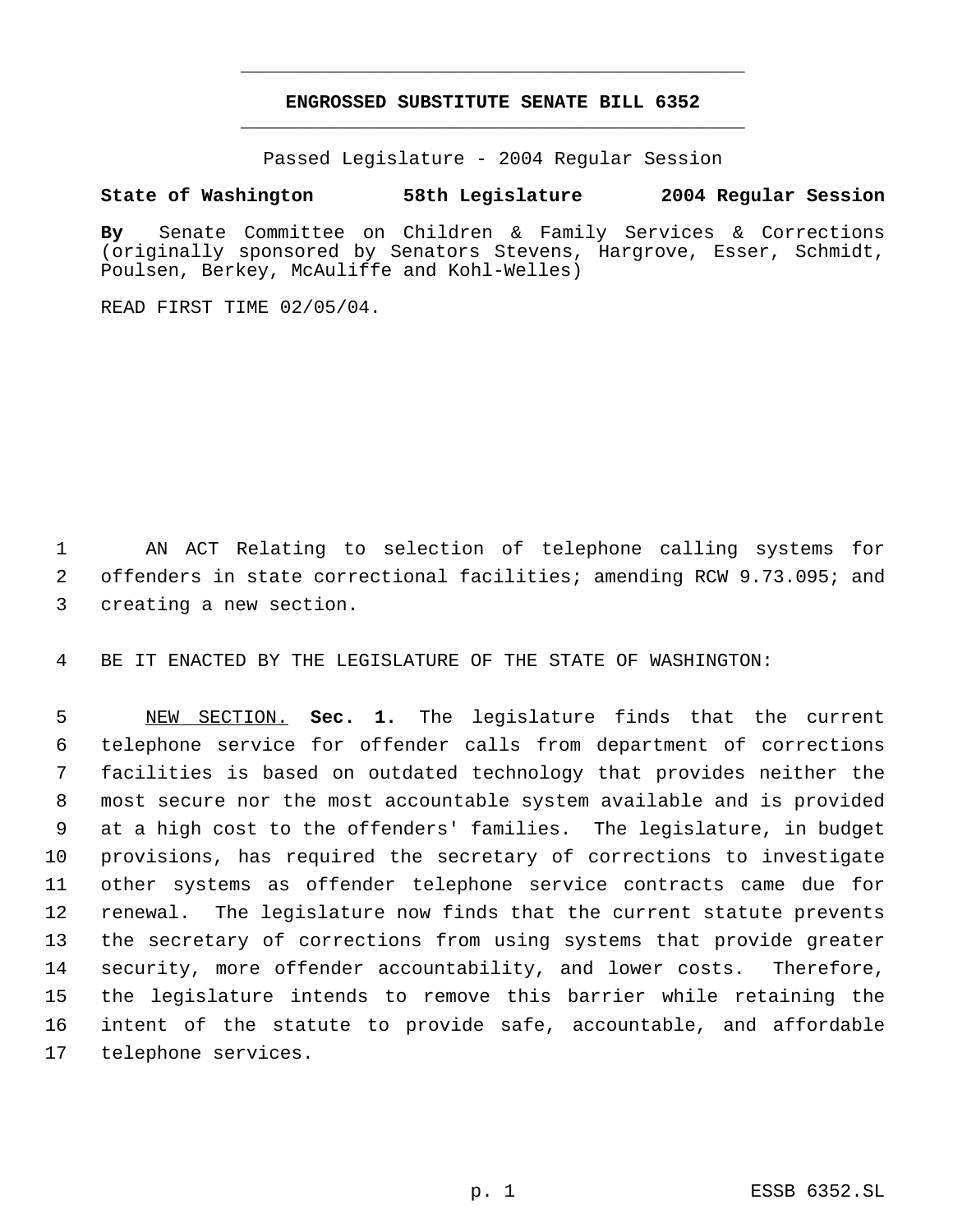**Sec. 2.** RCW 9.73.095 and 1998 c 217 s 2 are each amended to read as follows:

 (1) RCW 9.73.030 through 9.73.080 and 9.73.260 shall not apply to employees of the department of corrections in the following instances: Intercepting, recording, or divulging any telephone calls from an ((inmate)) offender or resident of a state correctional facility; or intercepting, recording, or divulging any monitored nontelephonic 8 conversations in ((inmate)) offender living units, cells, rooms, 9 dormitories, and common spaces where ((inmates)) offenders may be present. For the purposes of this section, "state correctional facility" means a facility that is under the control and authority of the department of corrections, and used for the incarceration, treatment, or rehabilitation of convicted felons.

14 (2)(a) All personal calls made by ( $(\text{imates})$ ) offenders shall be 15 ((collect calls only)) made using a calling system approved by the 16 secretary of corrections which is at least as secure as the system it 17 replaces. In approving one or more calling systems, the secretary of corrections shall consider the safety of the public, the ability to reduce telephone fraud, and the ability of offender families to select a low-cost option.

21 (b) The calls  $((\text{with})$  shall be "operator announcement" type calls. The operator shall notify the receiver of the call that the call is 23 coming from a prison ((inmate)) offender, and that it will be recorded and may be monitored.

 (3) The department of corrections shall adhere to the following procedures and restrictions when intercepting, recording, or divulging 27 any telephone calls from an ((inmate)) offender or resident of a state correctional facility as provided for by this section. The department shall also adhere to the following procedures and restrictions when intercepting, recording, or divulging any monitored nontelephonic 31 conversations in ((inmate)) offender living units, cells, rooms, 32 dormitories, and common spaces where ((inmates)) offenders may be present:

 (a) Unless otherwise provided for in this section, after intercepting or recording any conversation, only the superintendent and his or her designee shall have access to that recording.

(b) The contents of any intercepted and recorded conversation shall